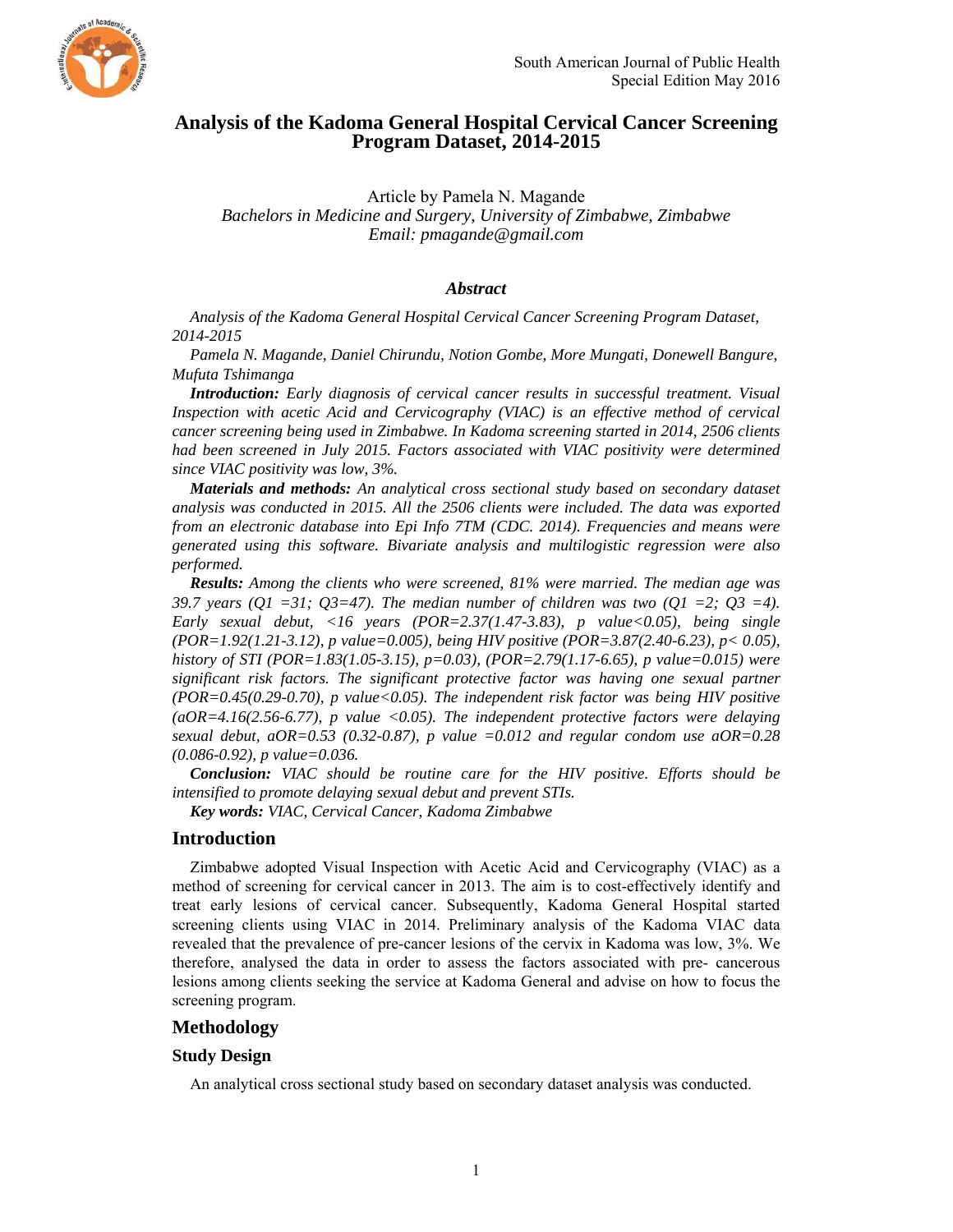### **Study Population**

All clients who sought care at Kadoma General Hospital VIAC unit, from January 2014 to July 2015 were the study population.

## **Study Unit**

An individual client record in the VIAC register at Kadoma General Hospital was the study unit.

## **Sample Size**

All the 2506 client records in the dataset were analysed.

#### **Study setting**

The study setting was Kadoma General Hospital, Mashonaland West Province Zimbabwe.

## **Data capturing and analysis**

The primary data source was the VIAC register at Kadoma General Hospital. All the records are in an electronic database. The VIAC Excel database was imported into Epi Info 7TM (CDC, 2014). Variables were recorded and analysed. The software was used to calculate frequencies, means and odds ratios. Bivariate analysis was used to investigate the association between dependent and independent variables. Logistic regression was used to identify independent factors.

### **Definition of Variables**

The outcome (dependent) variable was the VIAC result (whether positive or negative). All aceto-white lesions whether just VIAC positive or suspicious of cancer were classified as 'VIAC positive' for this study. The independent variables included: age, marital status, parity, age at sexual debut, condom use, ever treated for STI, type of STI, HIV status, number of lifetime sexual partners, prior cervical cancer screening.

# **Ethical Considerations**

Permission to carry out the study was sought from the Provincial Medical Director for Mashonaland West Province, the Kadoma General Hospital Medical Superintendent, Kadoma District Medical Officer and from the Health Studies Office. Confidentiality was maintained by not including the names of the clients during analysis and report writing.

# **Results**

## **Description of Data Set**

The total number of entries in the dataset was 2,506. The number of variables of interest were<sup>12</sup>. Ten of the variables were completed for all clients. The completeness of the variables "age at sexual debut" and "HIV test results" were 99%. This is presented in Table 1

### **Demographic Characteristics**

Among the clients who were screened, 81% were married. The median age was 39.7 years  $(Q1 = 31; Q3 = 47)$ . The median number of children was two  $(Q1 = 2; Q3 = 4)$ . The number of children ranged from zero to 12. The median age at sexual debut was 19 years ( $Q1 = 18: Q3$ )  $=$  21). The median number of lifetime sexual partners was two  $(Q1 = 1; Q3 = 2)$ . Some of the demographic characteristics of the clients are summarised and presented in Table 2. Among the clients who presented for VIAC screening 97% were self-referrals.

### **VIAC Results**

Amongst the 2,506 clients who were screened, 85(3%) were VIAC positive. VIAC positivity rate by age group is presented in Figure 1. VIAC positivity increased with age from the <21 years peaking in the 31 to 40 years age group followed by a decline thereafter.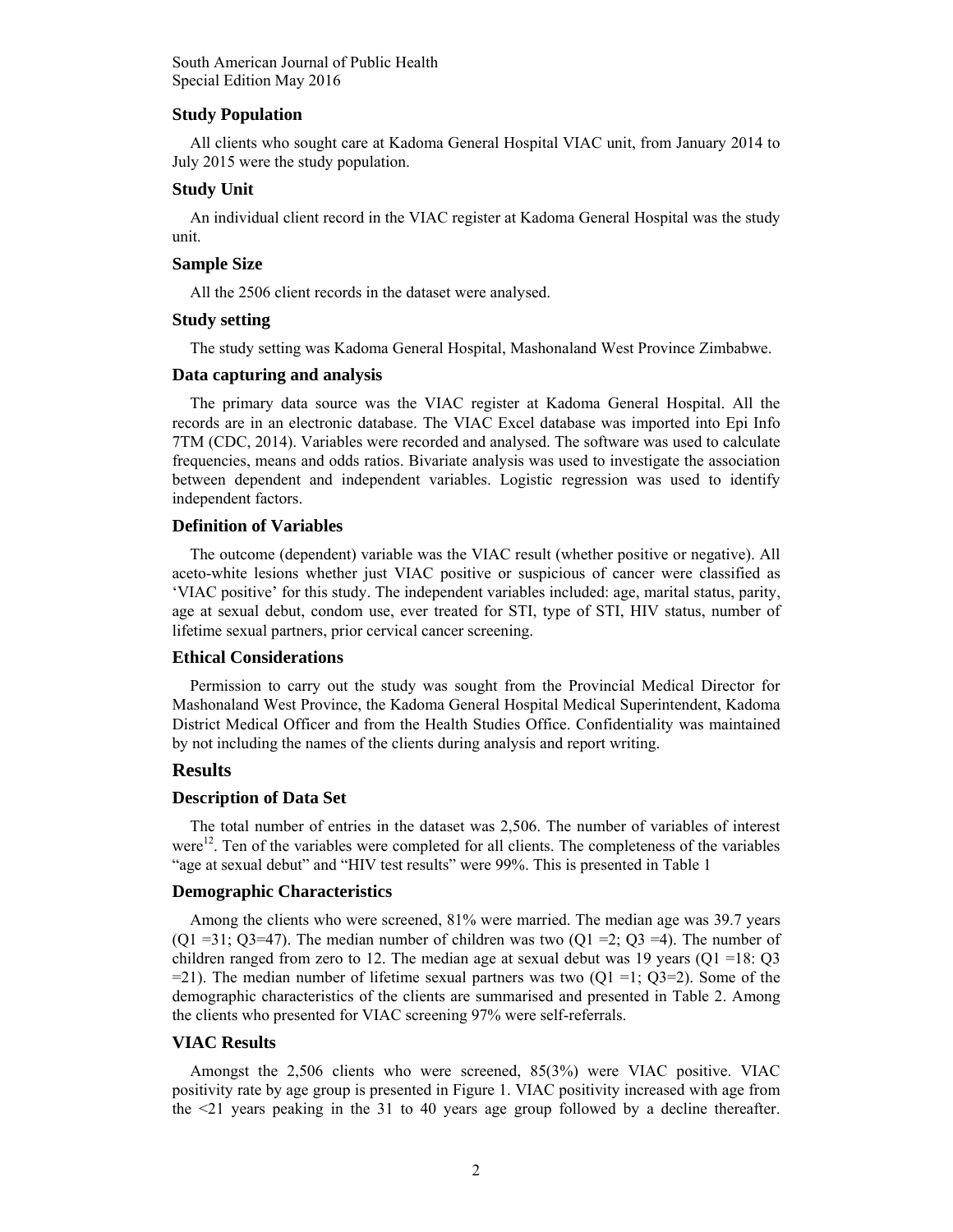Another peak is in the over 50 year age group. There was no significant difference between the proportions within age groups. (Chi square= $0.73$ , p= $0.39$ )

# **Factors Associated with VIAC Positivity**

The socio-demographic factors associated with VIAC positivity are presented in Table 3. Those who had early sexual debut, <16 years were more likely to have pre-cancerous lesions compared to those who had late sexual debut,>16 years. This was statistically significant. (POR=2.37(1.47-3.83), p value<0.05). Being single was a significant risk factor for having pre-cancerous lesions of the cervix  $(POR=1.92(1.21-3.12))$ , p value=0.005). Those who had prior cervical cancer screening were more likely to have pre-cancerous lesions of the cervix  $(POR=3.85(1.30-11.1), p value=0.03)$ .

The significant protective factor was having one sexual partner (POR=0.45(0.29-0.70), p value<0.05). Having less than four children (POR=0.79(0.47-1.33), p value=0.38), using hormonal contraception,  $(POR=0.81(0.50-1.30))$ , p value=0.38) and regular condom use (POR=0.53(0.17-1.71), p value=0.28) were also protective. This was however not statistically significant.

Fifty-seven percent of the clients were HIV negative, 18% were HIV positive and 25% had an unknown HIV status.

Being HIV positive was a significant risk factor for having pre-cancerous cervical lesions  $(POR=3.87(2.40-6.23), p< 0.05)$ . Those who had a history of STI were more likely to have pre-cancerous lesions of the cervix and this was statistically significant (POR=1.83(1.05- 3.15), p=0.03). After stratifying by HIV status, HIV status was found to be a confounding variable for the association between history of STI and VIAC positivity.

The type of STI was also documented in the dataset. A history of genital ulcer disease was positively associated with pre-cancerous lesions of the cervix. This was however not statistically significant (POR=1.7(0.61-4.87), p value=0.29). Those who had a history of unspecified venereal disease were more likely to have pre-cancerous cervical lesions  $(POR=1.6(0.86-2.88), p value=0.13)$ .

Amongst the documented types of STIs, genital warts had the strongest positive association with pre-cancerous lesions of the cervix. This association was statistically significant (POR=2.79(1.17-6.65), p value=0.015). After stratifying by HIV status, HIV status was found to be a confounding variable for the association between genital warts and pre-cancerous lesions of the cervix.

### **Follow up Care Given to VIAC Positive Clients at Kadoma General Hospital, 2014-2015**

Of the 2,506 clients screened 85(3%) were VIAC positive. Of these, 84(99%) had documented follow-up care. The follow-up plans are presented in Figure 2.

#### **Independent Risk Factors.**

Logistic regression was conducted. The independent risk factor for developing precancerous cervical lesions was being HIV positive ( $aOR=4.16(2.56-6.77)$ , p value <0.05). The independent protective factors were delaying sexual debut, aOR=0.53 (0.32-0.87), p value  $=0.012$  and regular condom use aOR=0.28 (0.086-0.92), p value=0.036.

### **Discussion/Conclusion**

This analytical study based on secondary data analysis sought to determine the factors associated with VIAC positivity among clients presenting for VIAC at Kadoma General Hospital between 2014 and 2015.

The median age at sexual debut in this study was 19 years. This is similar to the results of the Zimbabwe Demographic and Health Survey 2010-2011. In that survey, the median age at sexual debut was found to be  $18.5$  years<sup>17</sup>. This shows that the behaviour of the clients who were screened for VIAC regarding sexual debut is comparable to the rest of the country. The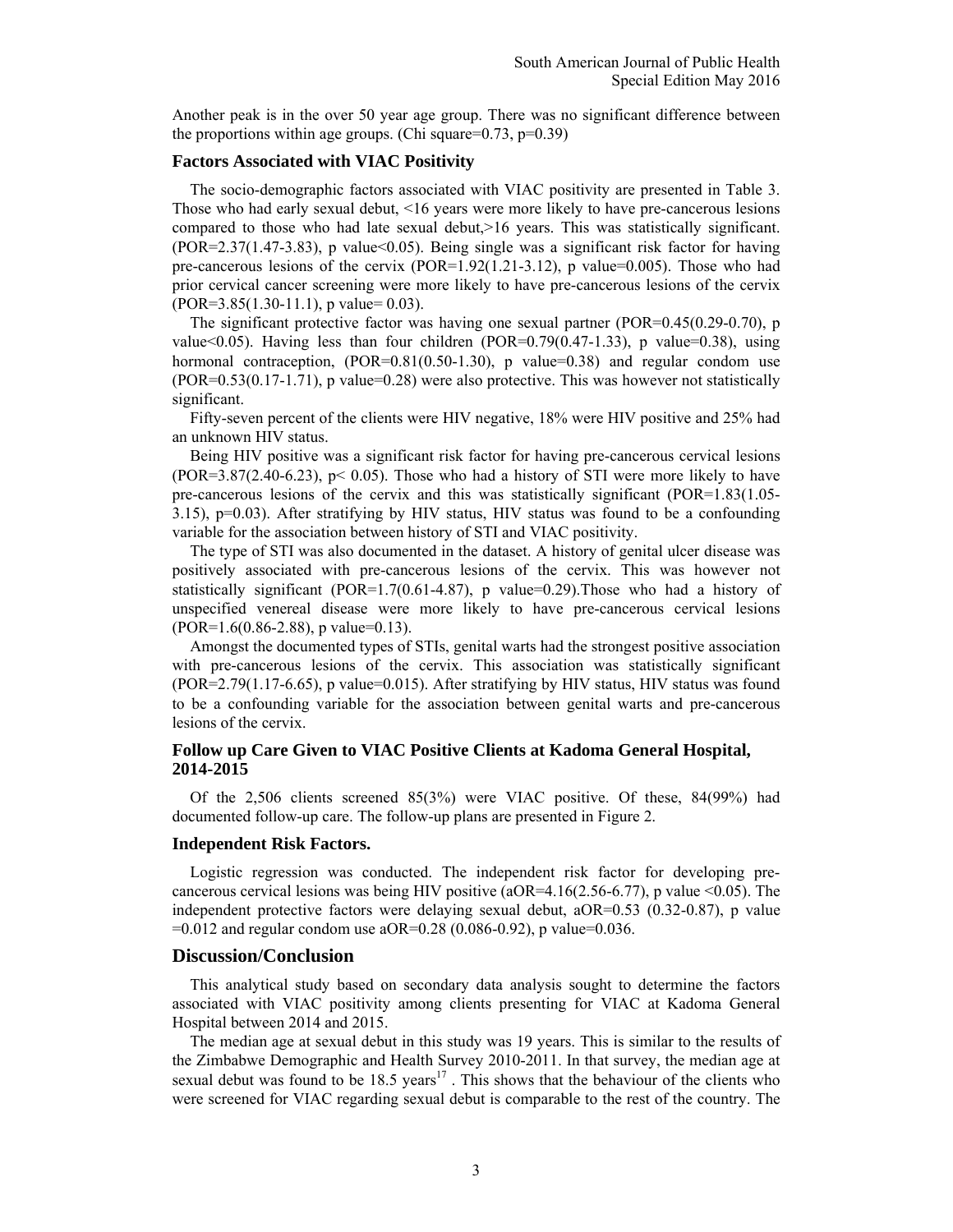fact the sexual debut is at 19 years supports the Ministry of Health and Child Care's decision to give the HPV vaccine to girls age nine to 13 years.

We found a positive association between being single and a pre-cancerous lesion. Similar findings were reported by Leck *et al* (1978)18. This could be explained by the fact that of those who were single, 59% had more than two sexual partners. Amongst those who were married, only 34% had more than two sexual partners. It could therefore be concluded that those who were single were exposing themselves to HPV which causes cervical cancer<sup>6</sup>.

Early sexual debut, <16 years was a significant risk factor for pre-cancerous cervical lesions. This is consistent with the findings from an analytical cross sectional study by Makuza *et. al.* (2013) who reported that early sexual debut was a risk factor for pre-cancerous cervical lesions<sup>19</sup>. Murthy *et. al.* (2000) and Biswas *et.al*(1997)also reported consistent findings<sup>20,21</sup>. This is biological plausible in that early sexual debut exposes the still developing cervix to HPV and thereby making the women vulnerable to infection. In light of these findings it is important to give health education and inform girls to delay sexual debut to prevent cervical cancer.

Having a history of STI is positively associated with pre-cancerous cervical lesions. This is biologically plausible since HPV which causes cervical cancer is sexually transmitted<sup>22</sup>. This is consistent with results from studies by Gedefaw *et, al*(2013) and Brown *et. al.*(2015) who found that history of sexually transmitted disease was associated with precancerous lesions of the cervix<sup>12,13</sup>. HIV in this study is a confounding variable for the association between history of STI and VIAC positivity. The independent risk factor for pre-cancerous cervical lesions in this study was being HIV positive. The association of pre-cancerous cervical lesions and HIV is well documented in literature<sup>23,24.25</sup>. A history of genital warts has the strongest association with pre-cancerous lesions of the cervix. The HPV virus which causes genital warts also causes cervical cancer. According to Wiley *et al.*(2002) genital warts are the most common recognized clinical manifestation of genital HPV infection<sup>26</sup>. This finding underscores the need to intensify on-going efforts to prevent STIs, including HIV. In Zimbabwe, regular condom use and having one faithful sexual partner is advocated for<sup>7</sup>.

In this study regular condom use was an independent protective factor. Murthy *et. al.*  (2000) reported that the use of barrier methods of contraception like condoms help towards primary prevention of cervical cancer<sup>20</sup>. Condoms can protect against many STIs including HIV/AIDs but are not nearly as effective in preventing HPV infection. This is because the HPV also lives in the skin cells covering the pubic area and can be spread through skin  $contact<sup>7</sup>$ .

Having one sexual partner was negatively associated with pre-cancerous cervical lesions. The results are consistent with findings by Gedefaw *et.al* (2013) and Makuza *et. al.(*2013) who reported that having more than one sexual partner was a risk factor for pre-cancerous cervical lesions<sup>12,19</sup>.

Having fewer children  $(\leq 4)$  was negatively associated with pre-cancerous lesions of the cervix. This contradicts with findings by Makuza *et. al.(*2013) who reported that higher number of children born (OR=0.42;  $95\%$  CI =(0.23, 0.76)) was negatively associated with pre-cancerous lesions of the cervix<sup>19</sup>. This difference is an area that requires further study since there are few documented studies in the Zimbabwean setting.

The association between use of hormonal contraception and pre-cancerous cervical lesions is controversial. In this study, the use of hormonal contraception was not significantly negatively associated with pre-cancerous cervical lesions (p value=0.38). This is not biologically plausible and has not been documented in literature. This not consistent with the findings of Huchko *et. al*.( 2014) who reported that use of a progesterone implant was associated with increased detection of precancerous<sup>27</sup>. Coker *et.al* (1992) and Bertram (2004) who reported that there is no positive association between precancerous lesions of the cervix and the use of hormonal oral contraceptives $28,29$ . There is need for further studies in this area.

It should be routine care for all HIV positive women to have cervical cancer screening since they are at a significantly higher risk of developing pre-cancerous lesions of the cervix.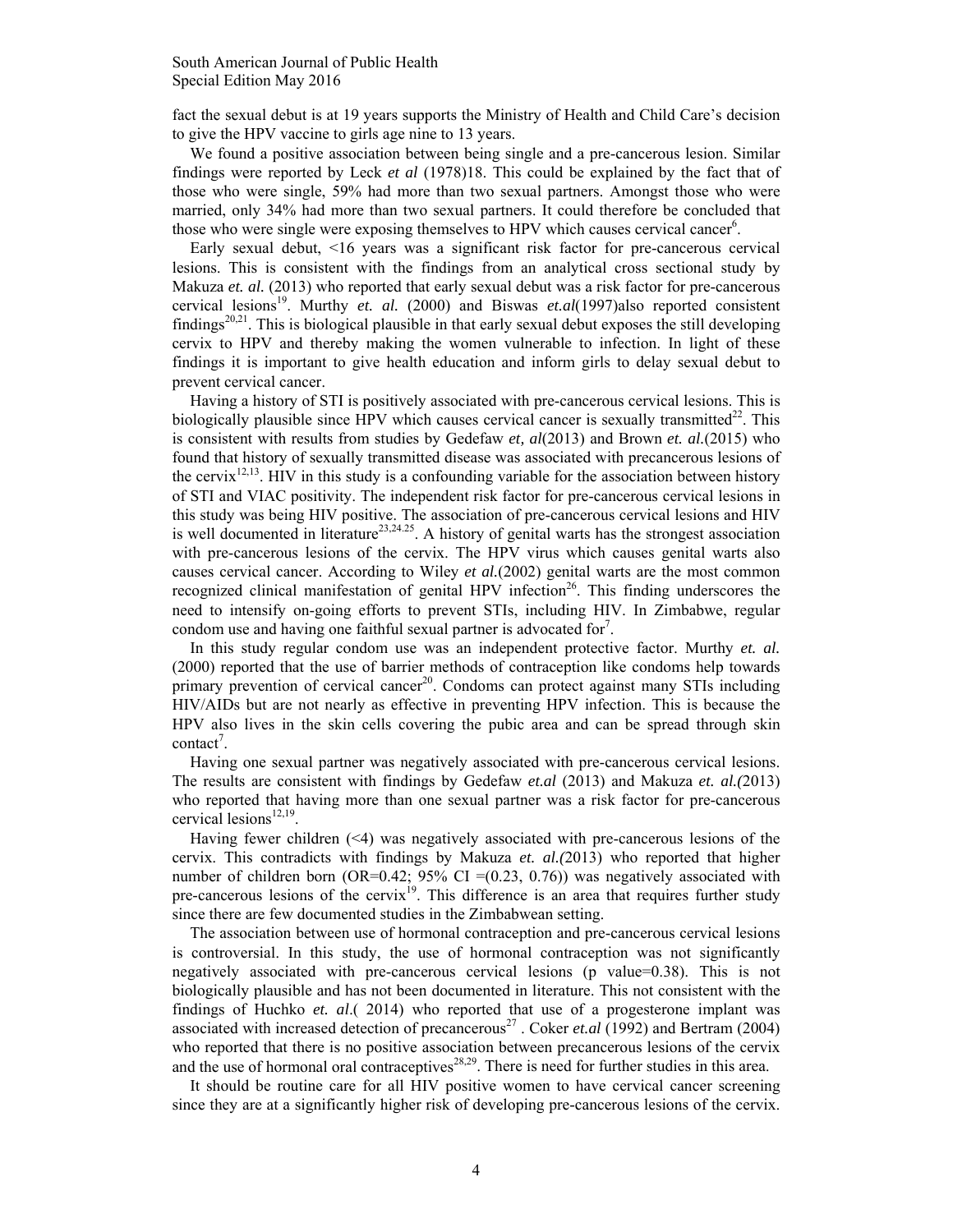HIV positive women should be encouraged to seek care at cervical cancer screening units. Girls should be encouraged from an early age to delay sexual debut and reduce the risk of precancerous cervical lesions. This would then complement the Human Pappiloma Virus vaccination that is still being piloted in the country.

### **Acknowledgements**

We would like to acknowledge all those who helped to make this study possible. Special mention goes to the MPH FETP program and the Centres for Disease Control and Prevention. To the VIAC team at Kadoma General Hospital, we are especially grateful for their patience.

# **References**

[1.] Ajah LO, Chigbu CO, Ozumba BC, Oguanuo TC, Ezeonu PO,(2015) Is there any association between hormonal contraceptives and cervical neoplasia in a poor Nigerian setting?, *Dove Press Journal*, , *OncoTargets and Therapy*, *8, 1887–1892.*

[2.] Basu PS, Sankaranarayanan R, Mandal R, Roy C, Das P, Choudhury D,*et.al.*; (2003)Visual inspection with acetic acid and cytology in the early detection of cervical neoplasia in Kolkata, India. Calcutta Cervical Cancer Early Detection Group, *International Journal of Gynecological Cancer, 13(5): 626-32.* 

[3.] Brown B, Bristow C, Iñiguez R.I, Magis-Rodriguez C, Silverman J.G, Meckel-Parker K, *et. al,*  (2015)Prevalence And Risk Factors Of Cervical Abnormalities Among Female Sex Workers In Mexico*, International Papillomavirus Conference. Lisbon, Portugal*, .

[4.] Biswas LN, Manna B, Maiti PK, Sengupta S, (1997)Sexual risk factors for cervical cancer among rural Indian women: a case-control study, *Int J Epidemiol. 26(3):491-5.* 

[5.] Betram CC, (2004) Evidence for practice: oral contraception and risk of cervical cancer, *J Am Acad Nurse Pract. 16(10):455-61.* 

[6.] Coker A, McCann MS, Hulka BS,Walton LA, (1992) Oral contraceptive use and cervical intraepithelial neoplasia , *J Clin Epidemiol*;*45(10):1111-8.* 

[7.] Chokunonga E, Borok M.Z, Chirenje Z.M, Nyakabau A.M, Zimbabwe Cancer Registry, 2010, 14

[8.] Franceschi S, Dal Maso L, Arniani S, Crosignani P, Vercelli M, Simonato ,*et al* (1998),Risk factors for cancer other than Kaposi's sarcoma in persons with AIDS in Italy. Cancer and AIDS Registry Linkage Study, *Br J Cancer 78:966–970* 

[9.] Global Cancer Facts & Figures, : American Cancer Society; 2011, 2nd Edition, page 1,24

[10.] Gunguwo T.(2006) Zimbabwe Manual for Cervical cancer screening, *Ministry of Health and Child Welfare Zimbabwe (MOHCW) and UNFPA, , 12-24* 

[11.] Gedefaw A, Astatkie A, Tessema GA, (2013)The Prevalence of Precancerous Cervical Cancer Lesion among HIV-Infected Women in Southern Ethiopia: A Cross-Sectional Study*, PLoS ONE* ,*8(12)*  [12.] Holmes RS, Hawes SE, Touré P, Dem A, Feng Q, Weiss NS et. al, (2009),HIV Infection as a Risk Factor for Cervical Cancer and Cervical Intraepithelial Neoplasia in Senegal, *Cancer Epidemiol* 

*Biomarkers Prev , 18; 2442*

[13.] Huchko MJ, Leslie H,Sneden J, Maloba M, Abdulrahim N, Bukusi EA and Cohen CR, (2014), Risk factors for cervical precancer detection among previously unscreened HIV-infected women in Western Kenya, *International Journal of Cancer; 134(3): 740–745* 

[14.] International Agency for Research against Cancer, GLOBOCAN 2012, Estimated Cancer Incidence, Mortality and Prevalence in 2012, http://globocan.iarc.fr/Pages/fact\_sheets\_cancer.aspx Accessed 25 August 2015

[15.] Key Informant Dr Madzima, Director Family Health Services, Ministry of Health and Child Care, Zimbabwe

[16.] Leck I, Sibary K, Wakefield J,(1978) Incidence of cervical cancer by marital status, *J Epidemiol Community Health, 32(2): 108–110.* 

[17.] Likes W, Itano J, (2003)Human papillomavirus and cervical cancer: not just a sexually transmitted disease, *Clin J Oncol Nurs*, *7(3):271-6*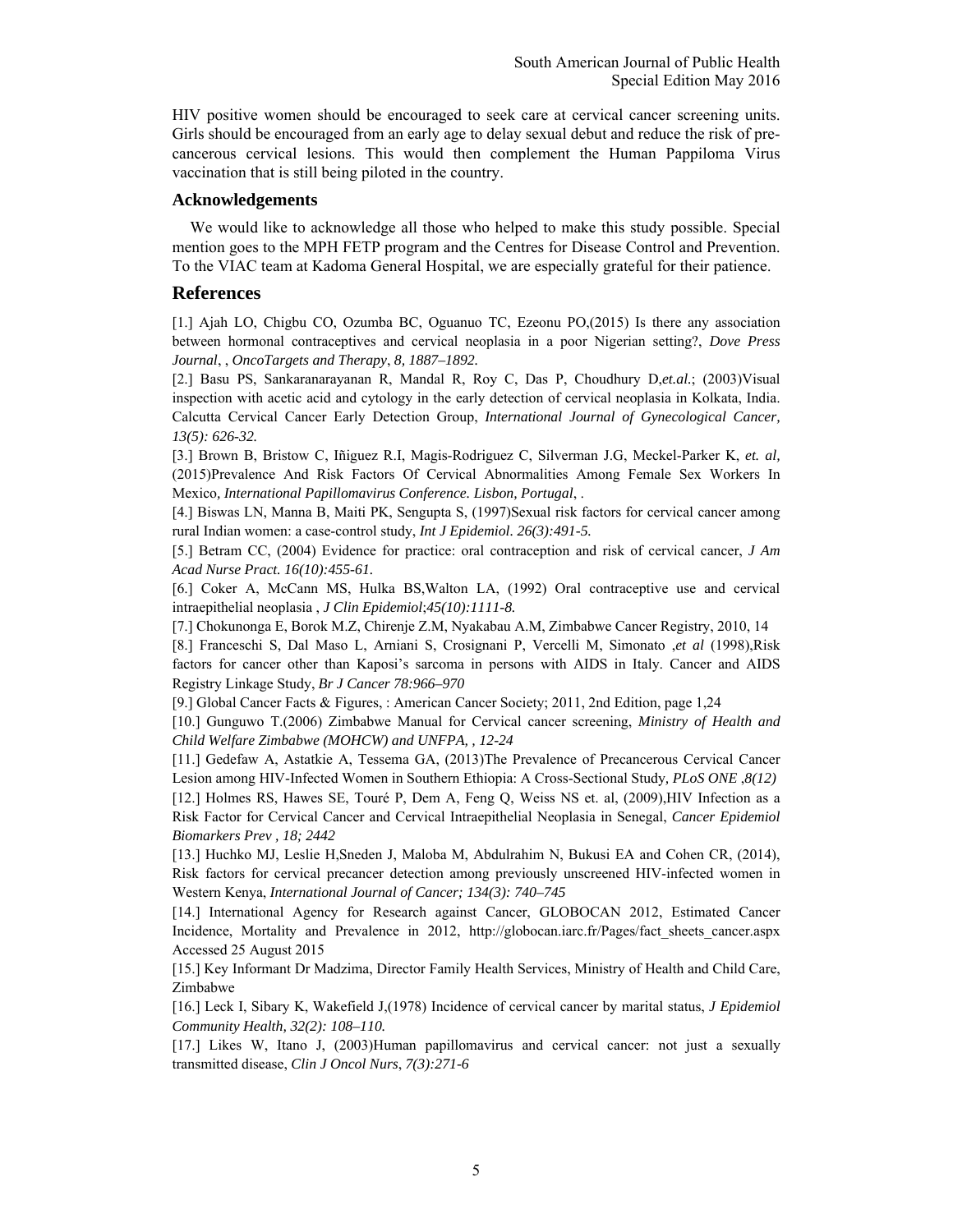[18.] Memiah P, Mbuthia W,Kiiru G, Agbor S, Odhiambo F,Ojoo S,3 and Biadgilign S,(2012) Prevalence and Risk Factors Associated with Precancerous Cervical Cancer Lesions among HIV-Infected Women in Resource-Limited Settings, , *AIDS Research and Treatment, 7* 

[19.] Makuza JD, Nsanzimana S, Muhimpundu MA, Pace LE, Ntaganira J, Riedel DJ, Prevalence and risk factors for cervical cancer and pre-cancerous lesions in Rwanda, *The Pan African Medical Journal;22:26* 

[20.] Murthy NS, Mathew A,(2000) Risk factors for pre-cancerous lesions of the cervix. *Eur J Cancer Prev. 9 (1):5-14.* 

[21.] Sankaranarayanan R, Wesley R, Somanathan T, Dhakad N, Shyamalakumary B, Amma NS, Parkin DM, Nair MK(1998), Visual inspection of the uterine cervix after the application of acetic acid in the detection of cervical carcinoma and its precursors, *Cancer. ;83(10):2150-6.* 

[22.] Schiffman M, Wentzensen N, Wacholder S, Kinney W, Gage JC, Castle P. (2011)Human Papillomavirus Testing in the Prevention of Cervical Cancer, *Oxford University Press*, .

[23.] Sellors J, Lewis K, Kidula N, Muhombe K, Tsu V, Herdman C (2003) Screening and Management of Pre-Cancerous Lesions To Prevent Cervical Cancer in Low-Resource Settings, *Asian Pacific Journal of Cancer Prevention*, *Volume 4, 3:277-280* 

[24.] Vere M, Shambira G,(2013) Risk Factors for Cervical Pre-cancer Lesions among Women Attending Cervical Cancer Screening Clinics in Harare, University of Zimbabwe, , unpublished.

[25.] World Health Organisation News, WHO supports introduction of HPV vaccine in Zimbabwe, http://www.afro.who.int/en/zimbabwe/press-materials/item/6992-who-supports-introduction-of-hpvvaccine-in-zimbabwe.html. Accessed 27 August 2015

[26.] World Health Organisation, (2006)International Agency for Research against Cancer Handbook Cancer Prevention, *Volume 10 Cervix Cancer Screenings ,59-109* 

[27.] Wiley DJ, Douglas J, Beutner K, Cox T, Fife K, Moscicki AB,*et. al.* (2002), External Genital Warts: Diagnosis, Treatment, and Prevention, *Clin Infect Dis, 35 (Supplement 2): S210-S224* 

[28.] Zondervan KT, Carpenter LM, Painter R and Vessey MP,(1996) Oral contraceptives and cervical cancer -further findings from the Oxford Family Planning Association contraceptive study, *British Journal of Cancer, 73, 1291-1297* 

[29.] Zimbabwe National Statistics Agency (ZIMSTAT) and ICF International.( 2012) Zimbabwe Demographic and Health Survey 2010-11. Calverton, Maryland: ZIMSTAT and ICF International Inc.

#### **Tables and Figures**

**Table 1:** Completeness of variables in the Kadoma General Hospital dataset, 2014-2015

| Variable                           | Completeness |
|------------------------------------|--------------|
| Age                                | 100%         |
| Marital status                     | 100%         |
| Parity                             | 100%         |
| Age at sexual debut                | 99%          |
| Condom use                         | 100%         |
| Ever treated for STI               | 100%         |
| Type of STI                        | 100%         |
| <b>HIV</b> status                  | 99%          |
| Number of lifetime sexual partners | 100%         |
| Prior cervical cancer screening    | 100%         |

**Table 2:** Demographic characteristics of clients presenting for VIAC at Kadoma Hospital, 2014-2015

| Variable     | Frequency $n\binom{0}{0}$ |          |  |
|--------------|---------------------------|----------|--|
| Age in years |                           |          |  |
|              | 16-20                     | 47(2)    |  |
|              | $21 - 30$                 | 576 (23) |  |
|              | $31 - 40$                 | 817(32)  |  |
|              | 41-50                     | 599 (24) |  |
|              | $51+$                     | 462 (19) |  |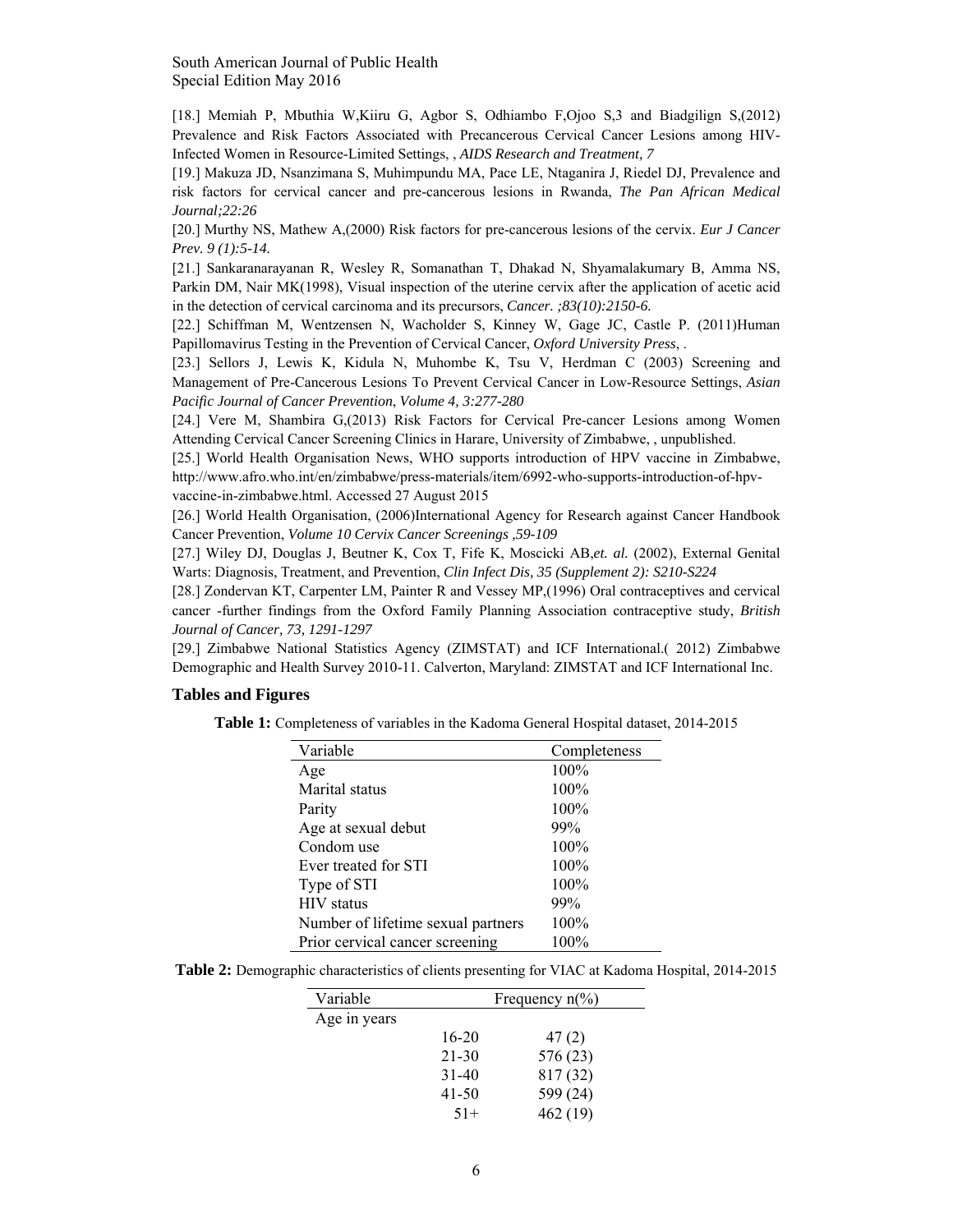| Median age= $39.7(Q1 = 31; Q3 = 47)$         |           |  |  |  |  |
|----------------------------------------------|-----------|--|--|--|--|
| Marital Status                               |           |  |  |  |  |
| Single                                       | 105(4)    |  |  |  |  |
| Separated                                    | 101(4)    |  |  |  |  |
| Widowed                                      | 264(11)   |  |  |  |  |
| Married                                      | 2,033(81) |  |  |  |  |
| Parity                                       |           |  |  |  |  |
| $0-1$                                        | 475(19)   |  |  |  |  |
| $2 - 4$                                      | 1,546(62) |  |  |  |  |
| $5+$                                         | 480(19)   |  |  |  |  |
| Median number of children= $3 Q1 = 2;Q3 = 4$ |           |  |  |  |  |
| Median age at sexual debut=19 Q1=18; Q3=21   |           |  |  |  |  |
| Median number of lifetime sexual partners=2  |           |  |  |  |  |
| $Q1=1; Q3=2$                                 |           |  |  |  |  |

**Table 3:** Socio-demographic factors associated with of VIAC positivity at Kadoma General Hospital, 2014-2015

| Variable                        | <b>VIAC Positive</b>               |               | Prevalence<br>Odds ratio | CI            | p value      |  |  |
|---------------------------------|------------------------------------|---------------|--------------------------|---------------|--------------|--|--|
|                                 | $Yes(n=85)$                        | $No(n=2,421)$ |                          |               |              |  |  |
| Age at sexual debut             |                                    |               |                          |               |              |  |  |
| $\leq$ 16                       | $25(30\%)$                         | 366(15%)      | 2,37                     | 1.47-3.83     | $< 0.05*$    |  |  |
| >16                             | 59 (70%)                           | 2,047 (85%)   |                          |               |              |  |  |
| <b>Marital Status</b>           |                                    |               |                          |               |              |  |  |
|                                 | Single $26(31\%)$                  | 447(18%)      | 1.95                     | 1.21-3.12     | $0.005*$     |  |  |
| Married                         | 59(69%)                            | 1,974(82%)    |                          |               |              |  |  |
| Parity                          |                                    |               |                          |               |              |  |  |
| $\leq$ 4                        | 64(77%)                            | $1,957(81\%)$ | 0.79                     | $0.47 - 1.33$ | 0.38         |  |  |
| >4                              | 19(23%)                            | 461(19%)      |                          |               |              |  |  |
|                                 | Number of lifetime sexual partners |               |                          |               |              |  |  |
| $0 - 1$                         | 35(42%)                            | $1,484(61\%)$ | 0.45                     | $0.29 - 0.69$ | $\leq 0.05*$ |  |  |
| $2+$                            | 49(58%)                            | 930(39%)      |                          |               |              |  |  |
|                                 | Condom use                         |               |                          |               |              |  |  |
| <b>Yes</b>                      | 3(4%)                              | 156(7%)       | 0.53                     | $0.17 - 1.71$ | 0.37         |  |  |
| N <sub>0</sub>                  | 81(96%)                            | 2,248(93%)    |                          |               |              |  |  |
| Hormonal contraceptive use      |                                    |               |                          |               |              |  |  |
| Yes                             | 61(72%)                            | 1,837(76%)    | 0.81                     | $0.5 - 1.3$   | 0.38         |  |  |
| N <sub>0</sub>                  | 24(28%)                            | 584(24%)      |                          |               |              |  |  |
| Prior Cervical Cancer Screening |                                    |               |                          |               |              |  |  |
| Yes                             | 4(5%)                              | $31(1\%)$     | 3.85                     | $1.3 - 11.1$  | $0.03*$      |  |  |
| N <sub>0</sub>                  | 80(95%)                            | 2,388(99%)    |                          |               |              |  |  |

\*Statistically significant

**Table 4:** Medical factors associated with of VIAC positivity at Kadoma General Hospital, 2014-2015

| Variable            | <b>VIAC Positive</b> |                | Prevalence<br>Odds ratio | CI        | p value |
|---------------------|----------------------|----------------|--------------------------|-----------|---------|
|                     | Yes $(n=85)$         | No $(n=2,421)$ |                          |           |         |
| <b>HIV</b> Positive |                      |                |                          |           |         |
|                     | Yes $39(54%)$        | 421(23%)       | 3.87                     | 2.40-6.23 | < 0.05  |
|                     | No $33(46%)$         | 1,380(77%)     |                          |           |         |
| History of STI      |                      |                |                          |           |         |
| Yes                 | $17(20\%)$           | 298(12%)       | 1.83                     | 1.05-3.15 | 0.03    |